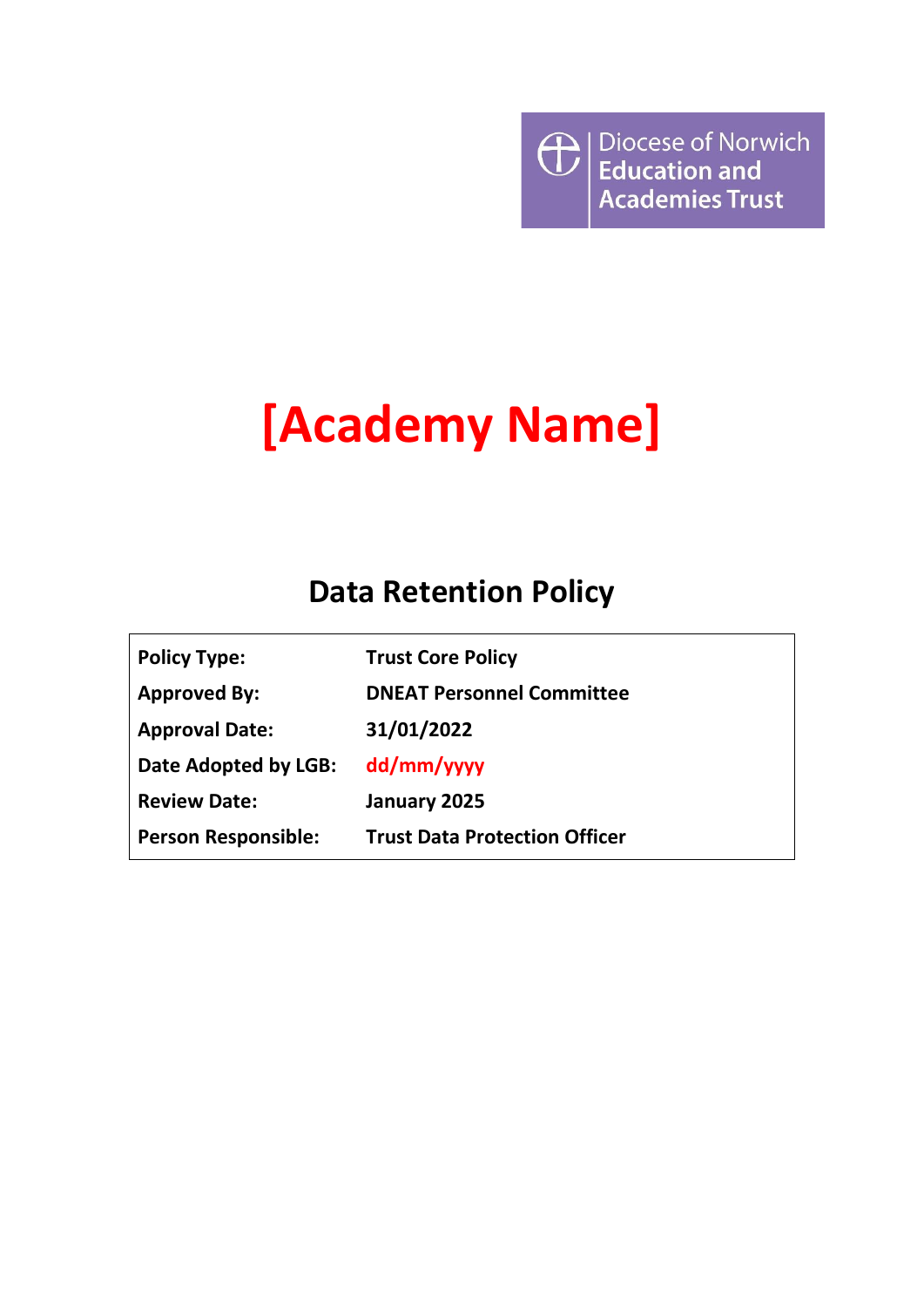### **Summary of Changes**

The model policy has been revised to reflect these changes to the statutory guidance as outlined below.

| Page<br>Ref. | <b>Section</b> | Amendment                                                                                                                                                                         | Date of<br>Change |
|--------------|----------------|-----------------------------------------------------------------------------------------------------------------------------------------------------------------------------------|-------------------|
|              | 1              | Insert name of academy hereafter known as The Academy<br>and updated section to refer to UK GDPR                                                                                  | Nov<br>2021       |
|              | 1.4            | Updated contact details for Trust DPO                                                                                                                                             | Nov<br>2021       |
|              | Appendix<br>1  | Documents relating to Appointment Process – no<br>requirement to retain DBS certificates<br>Clarified retention of data on Single Central Record<br>Added section on Safeguarding | Nov<br>2021       |
|              |                |                                                                                                                                                                                   |                   |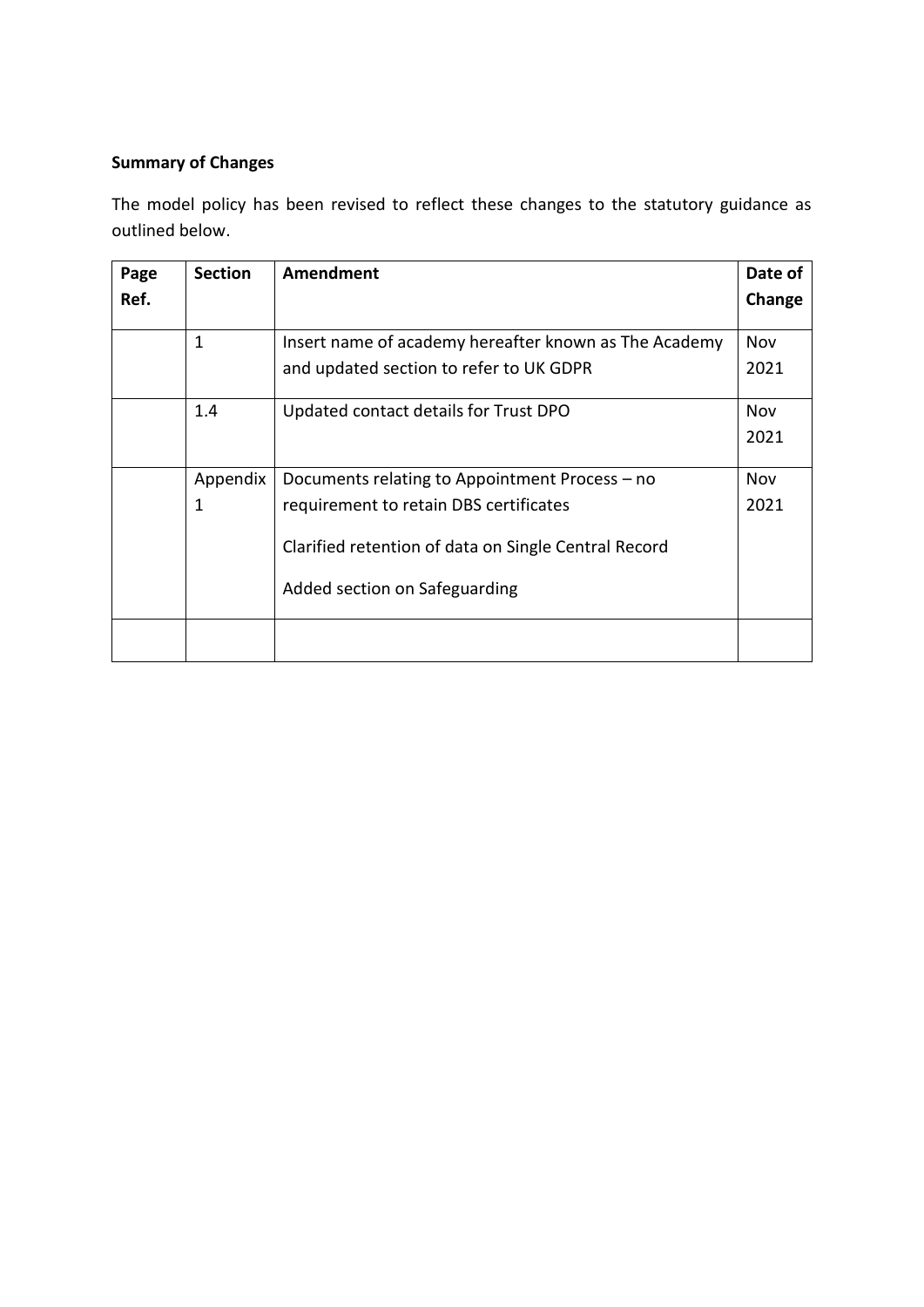#### 1. Introduction

This policy applies to all employees, workers and contractors.

- 1.1. The Trustees/Governing Body of *[*insert name of academy*]* hereafter known as The Academy are committed to retaining personal data (which may be held on paper, electronically, or otherwise) about our employees for no longer than necessary for the purpose or purposes for which they were collected. All steps will be reasonably taken to securely destroy or erase from systems, all data which is no longer required.
- 1.2. The Trustees/Governing Body recognise the need to process data in an appropriate and lawful manner, in accordance with the UK General Data Protection Regulation (GDPR). The purpose of this policy is to set out the principles by which we will retain your personal data.
- 1.3. Data users are obliged to comply with this policy when processing personal data on our behalf. Any breach of this policy may result in disciplinary action, including dismissal.
- 1.4. Sharon Money the Trust Data Protection Officer is responsible for ensuring compliance with the GDPR and this policy at Trust Level. [insert name of headteacher/principal] is responsible for ensuring compliance with the GDPR and this policy at The Academy. Any questions about the operation of this policy or concerns that there has been a breach of this policy should be referred in the first instance to Sharon Money on 01603 882329 or sharon.money@donesc.org
- 2. Responsibilities

The Trustees/Governing Body understand their legal responsibility to comply with the law, including the UK General Data Protection Regulation. The individual with overall responsibility for this policy is the Data Protection Officer.

#### 3. Retention of Data

- 3.1. The Trustees/Governing Body will state the purposes for which it holds personal information, and the Trust will register with the Data Protection Commissioner all the purposes for which it processes personal data.
- 3.2. Personal data will be retained for employment purposes, to assist in the running of the business and/or to enable individuals to be paid. In such cases we will apply the 'recommended' retention period. Some personal data is retained for statutory purposes, in which case we will apply the 'statutory' retention period.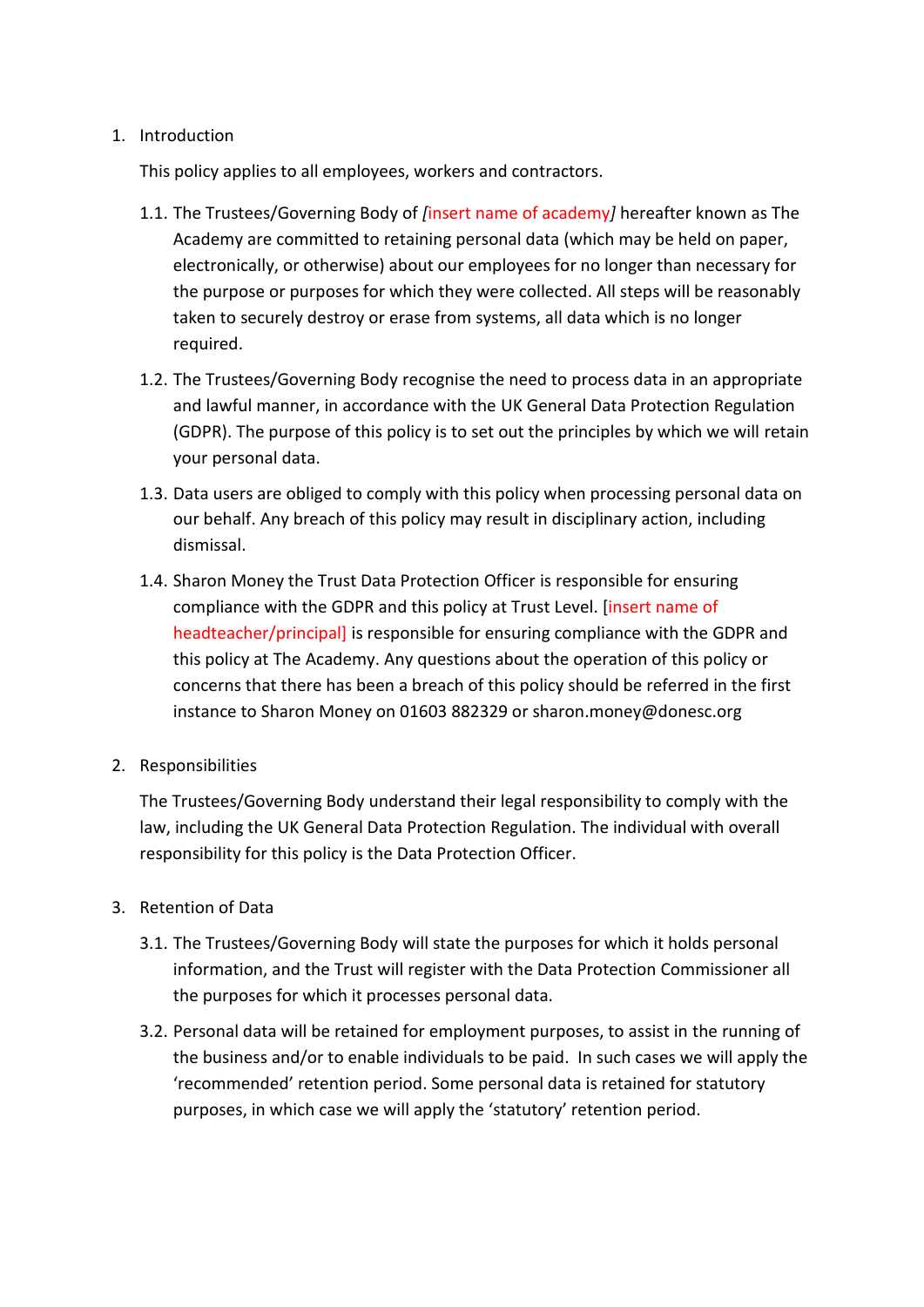- 3.3. The Trustees/Governing Body commit to retaining the minimum amount of personal data that is necessary for the purpose for which it is held and access to the personal data will be restricted so that it is used only for the specific purpose.
- 3.4. Personal data will be held as indicated in Appendix 1 and for no longer than the period specified below. All personal data will be destroyed securely at the end of the retention period.

#### **Appendix 1:** Retention of Personal Data

This schedule lists the principal documents held on an employee's file. The list is not exhaustive, and other documents relating to employment may be also held. Personnel files will be held for the length of employment + 6 years at which time they will be securely shredded. Documents relating to child protection or accidents at work may be held for a period of up to 25 years, in accordance with the DFE "Data protection: a toolkit for schools" and the employee will be advised of this.

| Document                                                               | <b>Period of Retention</b>                                                                                                                                                                                                    |
|------------------------------------------------------------------------|-------------------------------------------------------------------------------------------------------------------------------------------------------------------------------------------------------------------------------|
| <b>Application Process</b>                                             |                                                                                                                                                                                                                               |
| Application forms and interview notes (for<br>unsuccessful candidates) | Six months.<br>Recommended.                                                                                                                                                                                                   |
| Original job application form for successful candidate                 | Termination + 6 years<br>Recommended                                                                                                                                                                                          |
| Documents Relating to Appointment Process                              |                                                                                                                                                                                                                               |
| Confirmation of pre-employment medical check<br>clearance              | Termination + 6 years<br>Recommended                                                                                                                                                                                          |
| DBS certificates/copies                                                | No requirement to retain<br>Recommended<br>If, in very exceptional<br>circumstances, it is considered<br>necessary to retain a copy of<br>the original certificate for<br>longer than six months,<br>consent should be sought |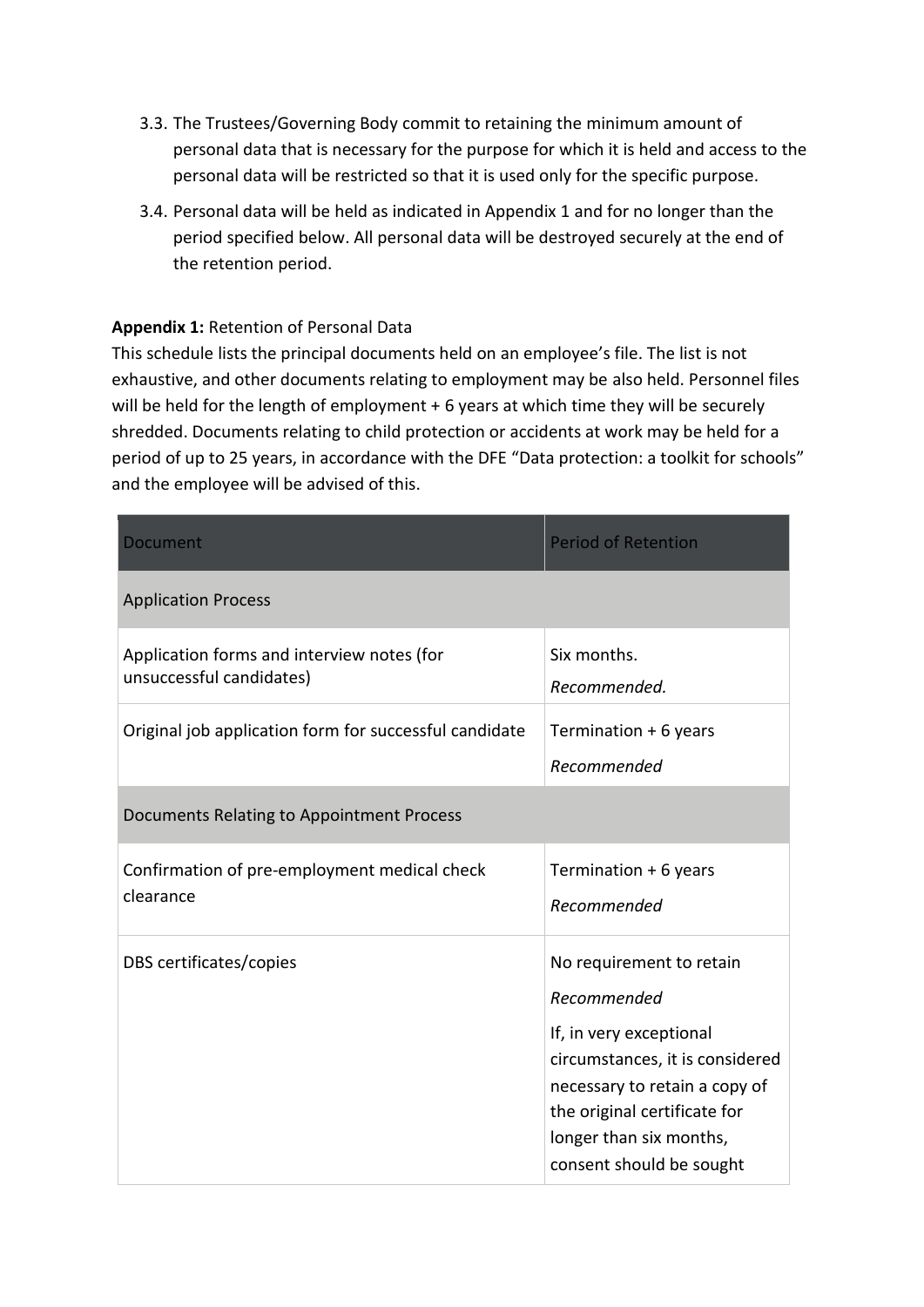|                                                                                                                                                         | from the applicant and<br>retained on file.                                                                                |
|---------------------------------------------------------------------------------------------------------------------------------------------------------|----------------------------------------------------------------------------------------------------------------------------|
| Confirmation of DBS outcome and any associated docs<br>(e.g. risk assessment or certificate of good<br>conduct/DBS number) on the Single Central Record | Termination + 1 year                                                                                                       |
| Barred list clearance on the Single Central Record                                                                                                      | Termination + 1 year                                                                                                       |
| Prohibition check on the Single Central Record                                                                                                          | Termination + 1 year                                                                                                       |
| Copies of documents used for identity authentication<br>for DBS and Asylum and Immigration Act purposes                                                 | Termination + 2 years<br>Recommended within Home<br>Office 'An Employers Guide to<br>Right to Work Checks', August<br>2017 |
| UK Border Agency Documentation (Work permit)                                                                                                            | Termination + 2 years<br>Recommended within Home<br>Office 'An Employers Guide to<br>Right to Work Checks', August<br>2017 |
| Records relating to employees from outside of the UK<br>e.g. visa, work permits, etc.                                                                   | Termination + 2 years<br>Recommended within Home<br>Office 'An Employers Guide to<br>Right to Work Checks', August<br>2017 |
| Copies of qualifications certificates relevant to<br>employment                                                                                         | Termination + 6 years<br>Recommended                                                                                       |
| NQT - Satisfactory completion of skills tests.                                                                                                          | Termination + 6 years<br>Recommended                                                                                       |
| Two original references                                                                                                                                 | Termination + 6 years                                                                                                      |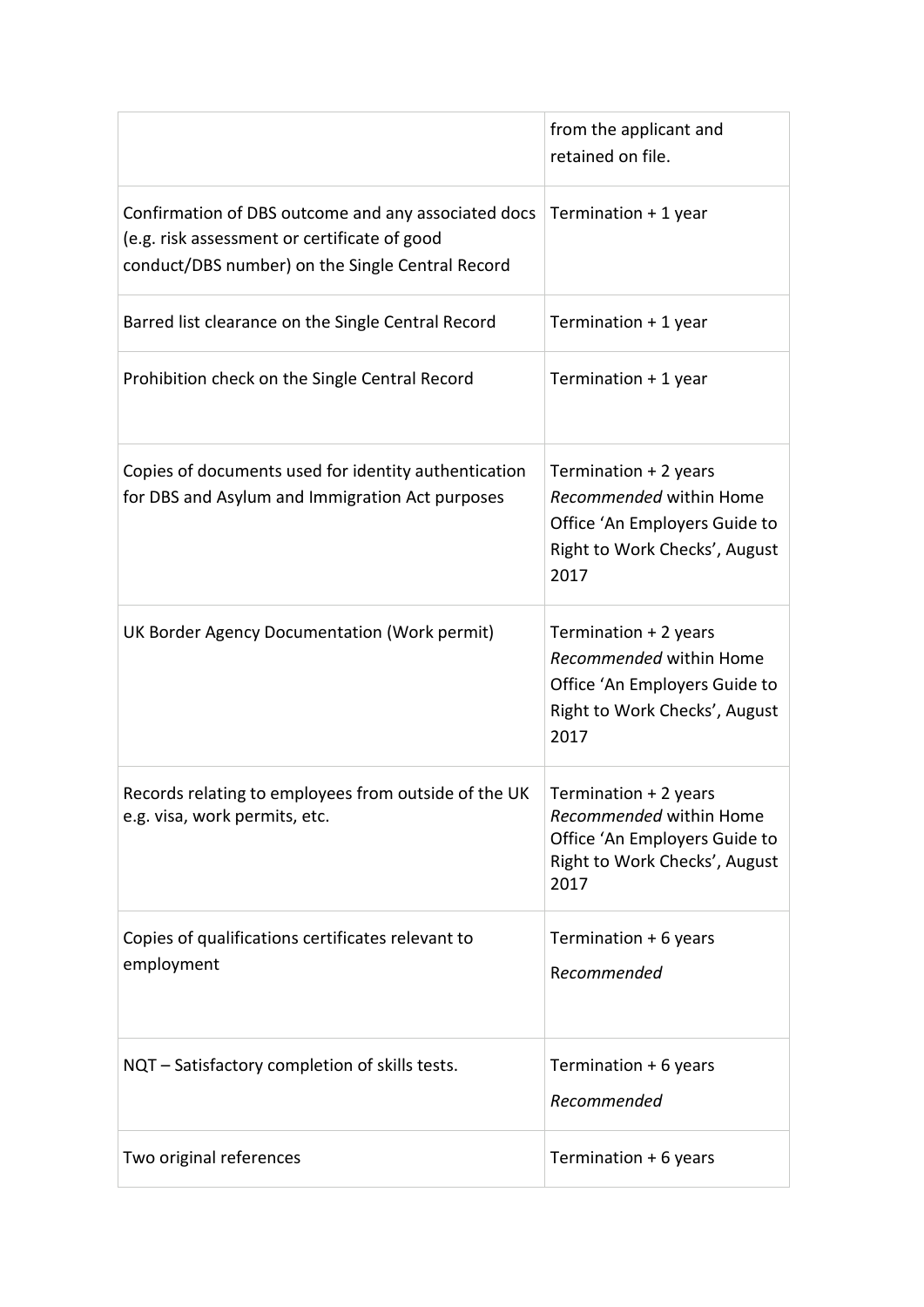|                                                                             | Recommended                          |
|-----------------------------------------------------------------------------|--------------------------------------|
| Original contract acceptance                                                | Termination + 6 years<br>Recommended |
| Copy of Contract of employment and any variation<br>letters or side letters | Termination + 6 years<br>Recommended |

| <b>Disciplinary Records</b>                                    |                                                                                                                                                                 |
|----------------------------------------------------------------|-----------------------------------------------------------------------------------------------------------------------------------------------------------------|
| Formal disciplinary warnings - child protection related        | Termination + 25 years<br>Recommended within the DFE<br>guidance, 'Data Protection: a<br>toolkit for schools', April 2018                                       |
| Formal disciplinary warnings - not child protection<br>related | Termination + 6 years<br>Recommended.                                                                                                                           |
| <b>Accidents at Work</b>                                       |                                                                                                                                                                 |
| Accident books, accident records, accident reports             | Three years from the date of<br>the last entry<br>(or, if the accident involves a<br>child/ young adult, then until<br>that person reaches age 21)<br>Statutory |
| Records relating to accident/injury at work                    | Termination + 12 years<br>Recommended<br>In the case of serious<br>accidents, a further retention<br>period may need to be<br>considered                        |
| <b>Financial Information</b>                                   |                                                                                                                                                                 |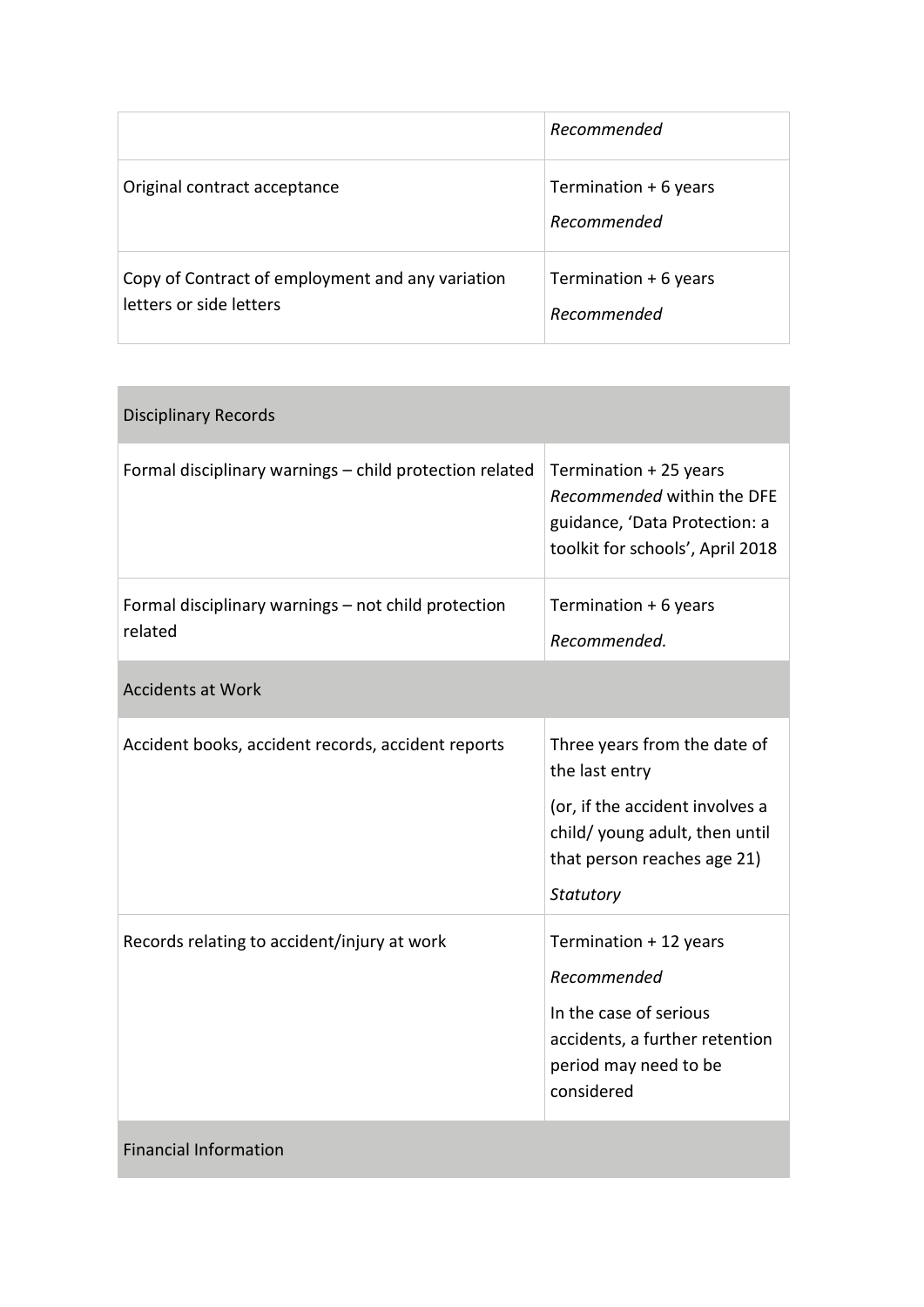| Inland Revenue/HMRC correspondence                                                                                                    | Termination + 6 years<br>Statutory                                                                                       |
|---------------------------------------------------------------------------------------------------------------------------------------|--------------------------------------------------------------------------------------------------------------------------|
| National minimum wage records                                                                                                         | Three years after the end of<br>the pay reference period<br>following the one that the<br>records cover.<br>Statutory    |
| Wage/salary records (also overtime, bonuses,<br>expenses)                                                                             | Termination + 6 years<br>Statutory                                                                                       |
| Time sheets                                                                                                                           | Current year + 6 years<br>Recommended                                                                                    |
| Sickness and Maternity Information                                                                                                    |                                                                                                                          |
| Medical certificates/ Occupational Health reports and<br>sickness absence record                                                      | Current year + 6 years<br>Recommended                                                                                    |
| SMP, SAP, SSPP records, calculations, certificates (Mat<br>B1s) or other medical evidence, notifications,<br>declarations and notices | Three years after the end of<br>the tax year in which the leave<br>period ends<br>Statutory                              |
| Statutory Sick Pay records, calculations, certificates,<br>self-certificates                                                          | Six years after the<br>employment ceases<br>Recommended                                                                  |
| Parental leave records                                                                                                                | Eighteen from birth/adoption<br>of the child or if the child<br>receives a disability living<br>allowance<br>Recommended |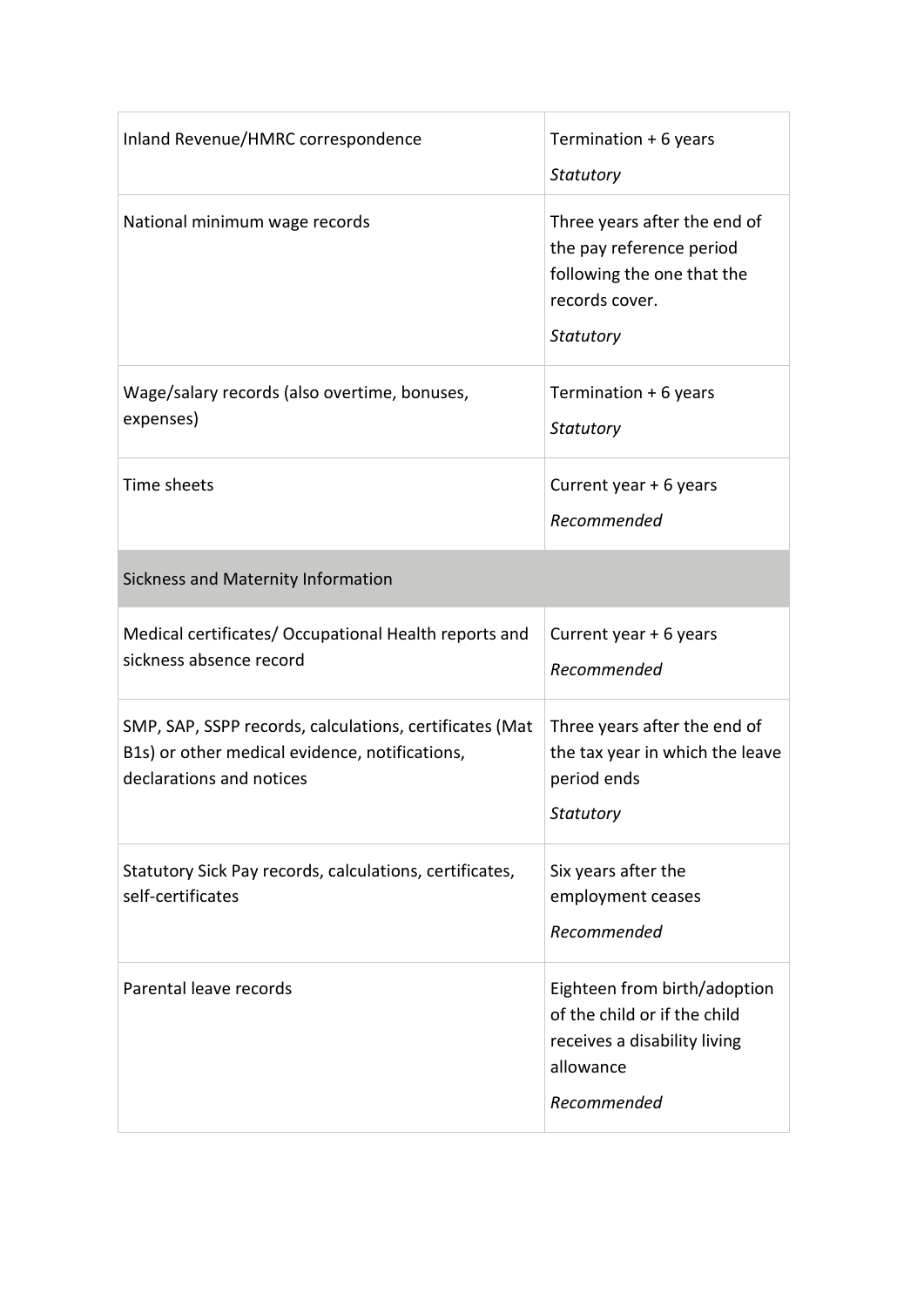| Other special leave of absence including parental<br>leave, maternity leave                                                 | Current year + 6 years<br>Recommended                                                                                                      |
|-----------------------------------------------------------------------------------------------------------------------------|--------------------------------------------------------------------------------------------------------------------------------------------|
| Leavers Information                                                                                                         |                                                                                                                                            |
| Letter of resignation and acceptance of resignation or<br>other documentation relating to the termination of<br>employment. | Termination + 7 years<br>Recommended                                                                                                       |
| Exit interview notes                                                                                                        | Termination + 7 years<br>Recommended                                                                                                       |
| Redundancy details, calculations of payments,<br>refunds, notification to the Secretary of State                            | Six years from the date of<br>redundancy<br>Recommended                                                                                    |
| Retirement Benefits Schemes - records of notifiable<br>events, for example, relating to incapacity                          | Six years from the end of the<br>scheme year in which the<br>event took place<br>Statutory                                                 |
| Additional Employee Information                                                                                             |                                                                                                                                            |
| Salary assessment forms - teachers                                                                                          | Current year + 6 years<br>Recommended                                                                                                      |
| Appraisal information                                                                                                       | Current year + 6 years<br>Recommended                                                                                                      |
| Staff induction including NQTs Induction                                                                                    | Completion $+6$ years<br>Recommended within DFE<br>statutory guidance 'Induction<br>for newly qualified teachers<br>(England)', April 2018 |
| Working time records                                                                                                        | Two years from date on which<br>they were made                                                                                             |